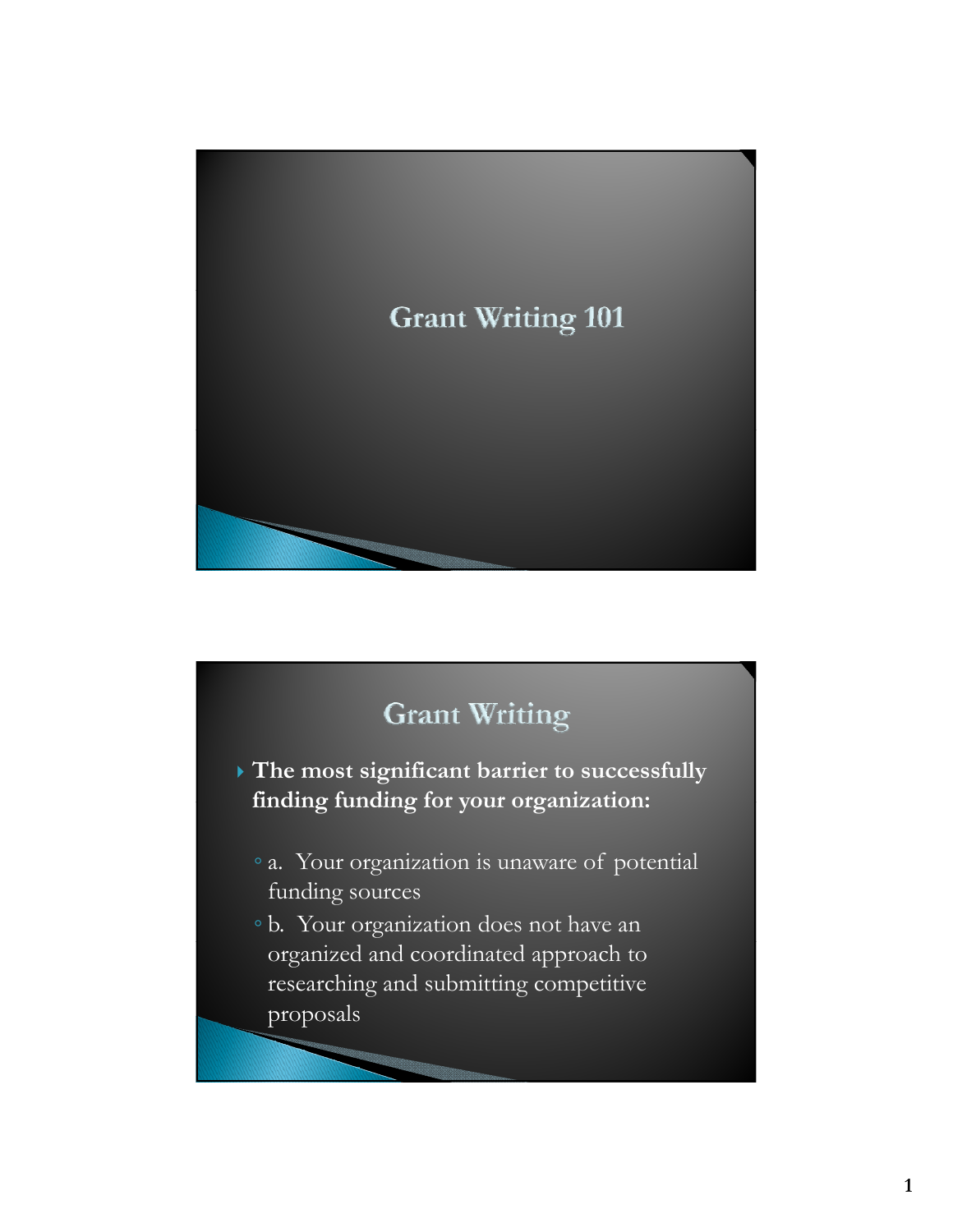

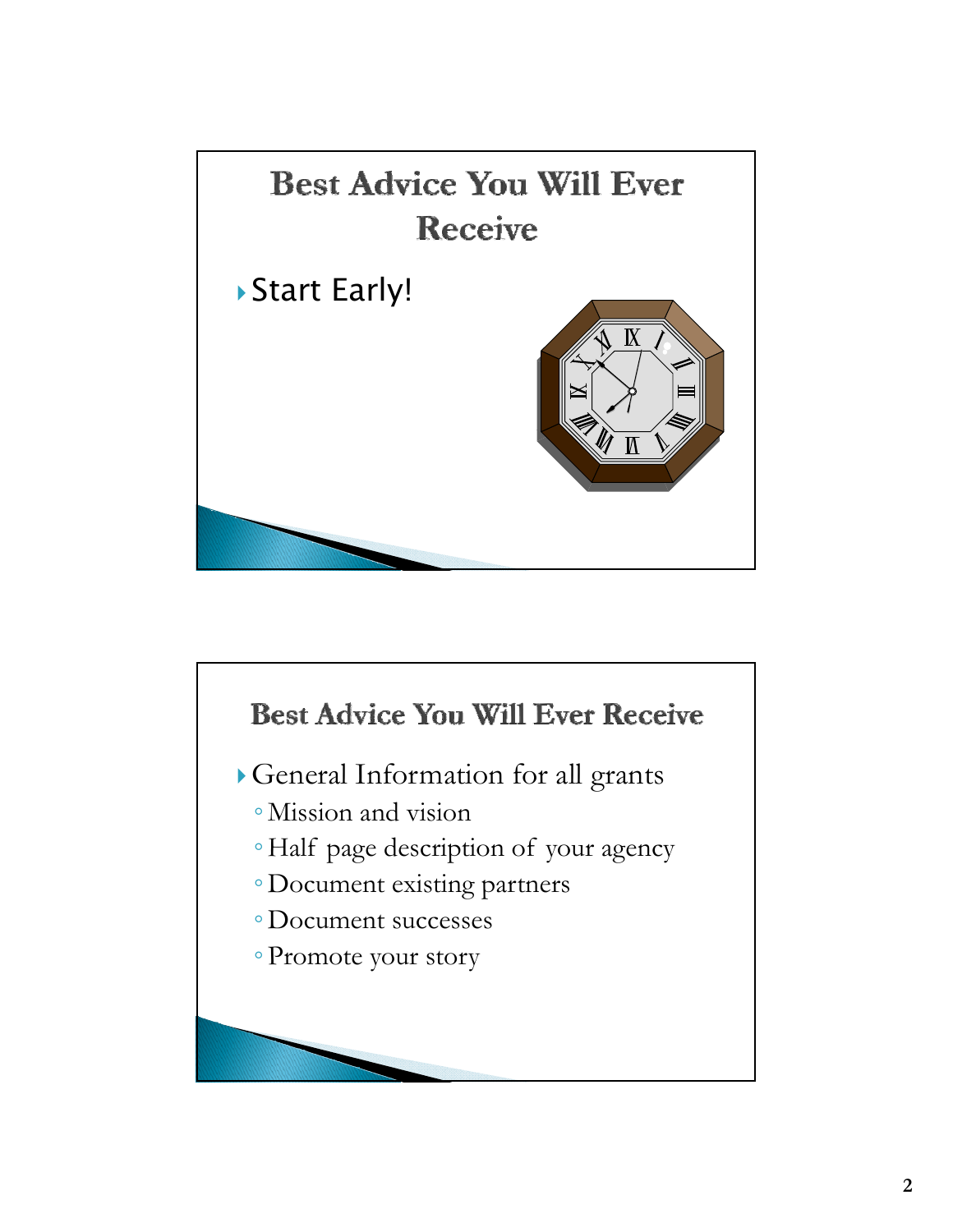

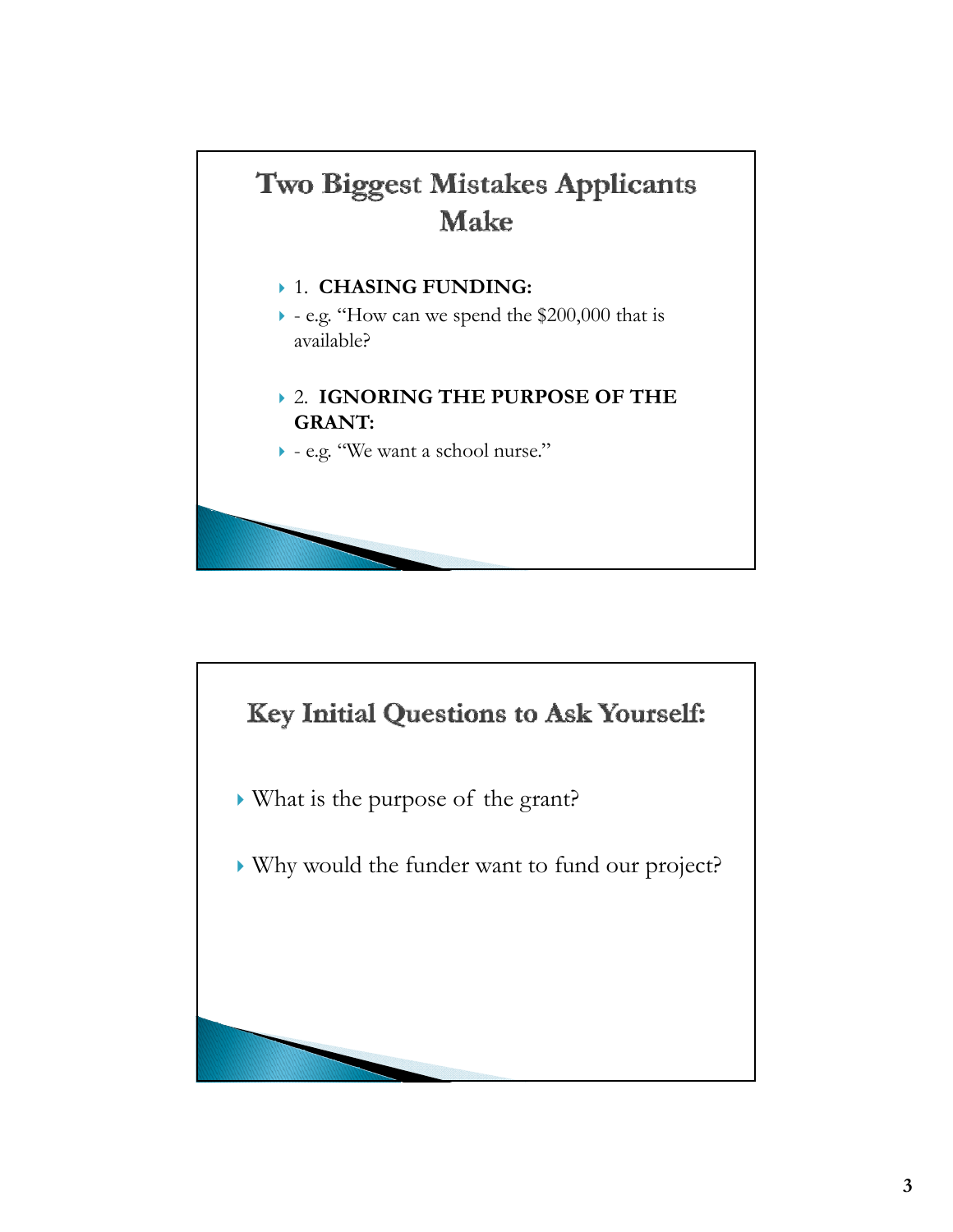

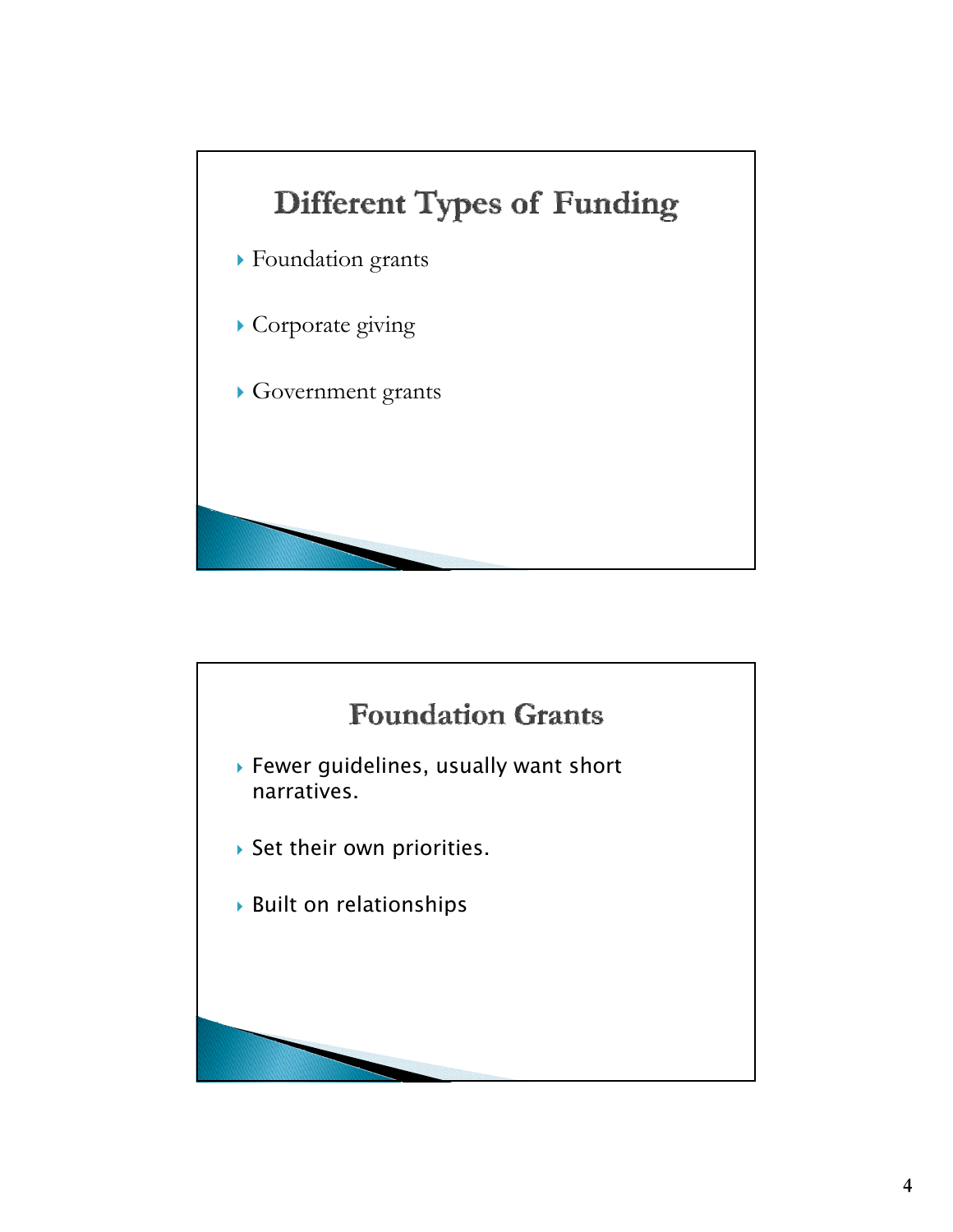

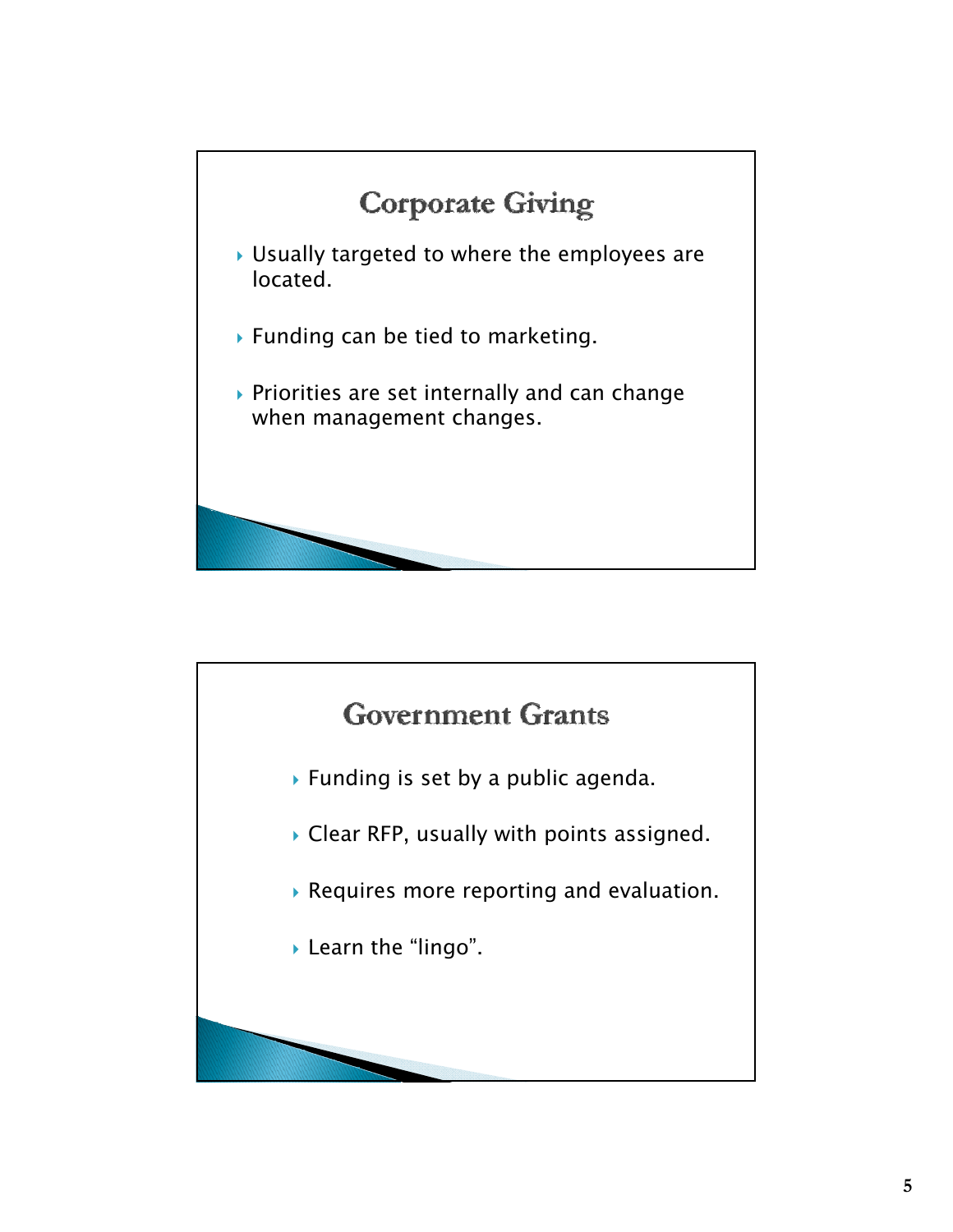

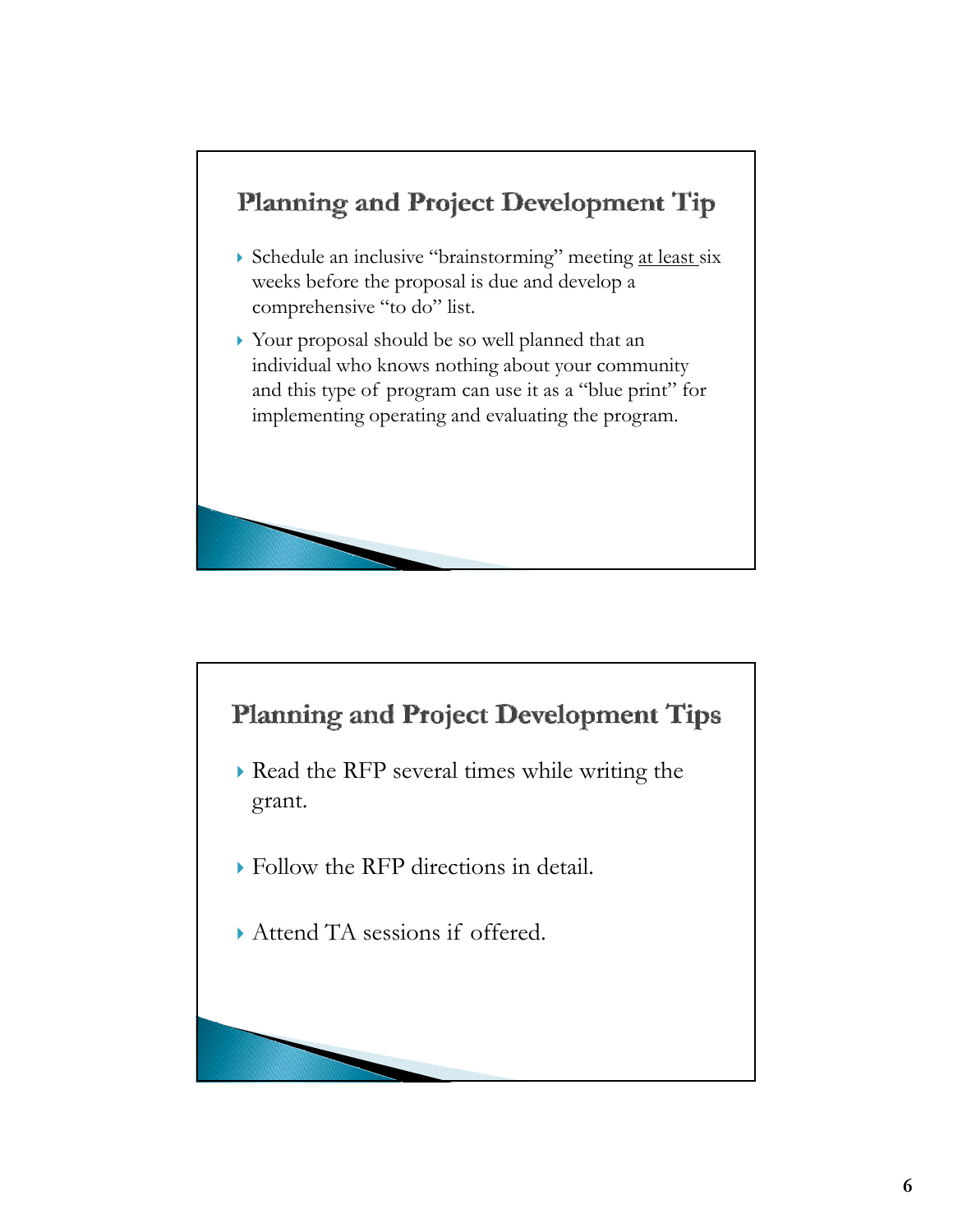# **Needs Assessment Tips**

- $\blacktriangleright$  Your needs assessment should provide the justification as to why funding this particular project is so important.
- Make the funder feels obligated to fund your program.

#### **Needs Assessment Tips** continued

- $\blacktriangleright$  Involve your partners in the needs assessment- survey parents, businesses, school, CBOs
- Collect data from local, state and national sources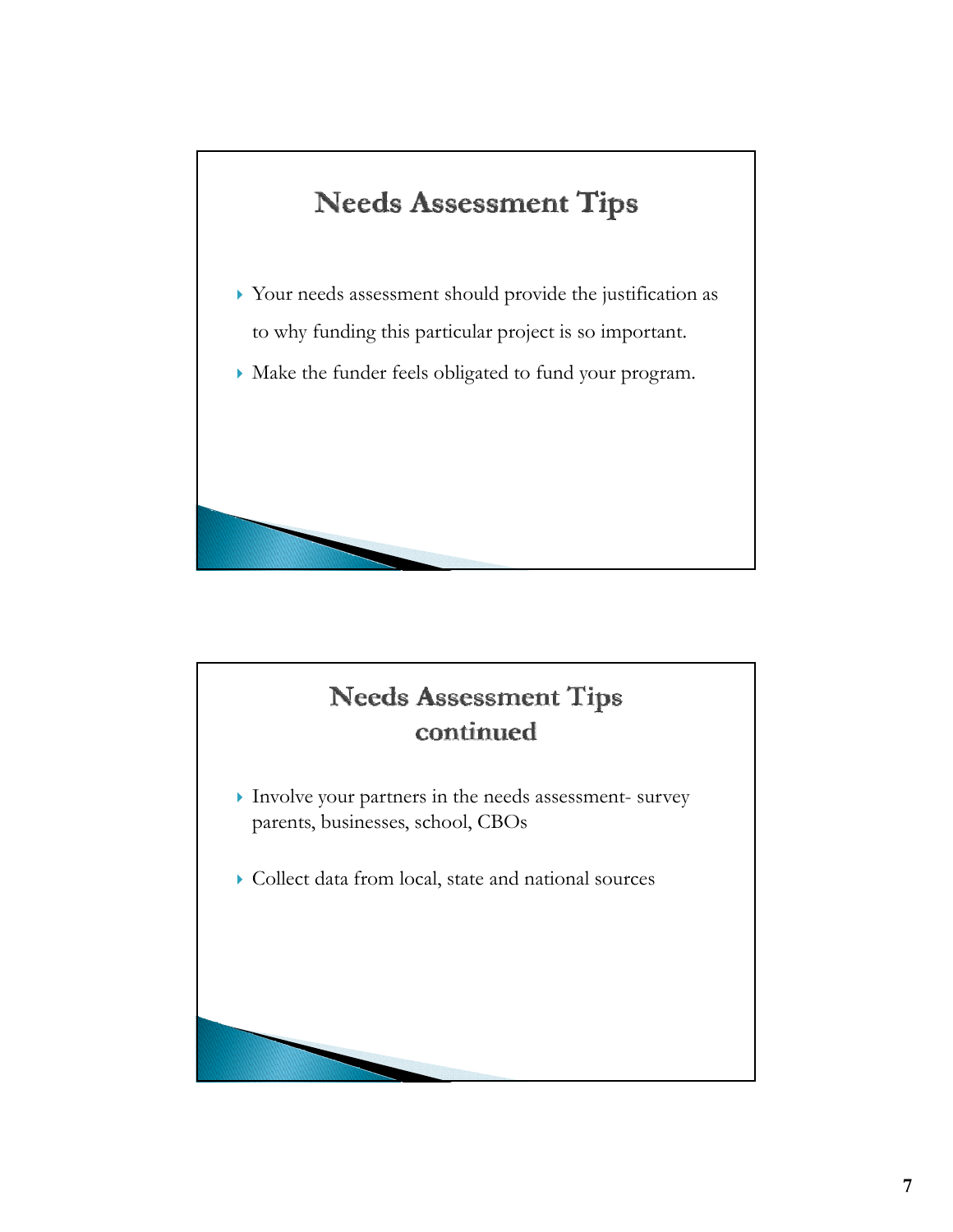# **Community Assessment Mistakes**

- Assuming the funder is familiar with your area.
- Relying on previous community assessments.
- Using old data.
- Ignoring your "target population"
- Ignoring the existing services in the community.

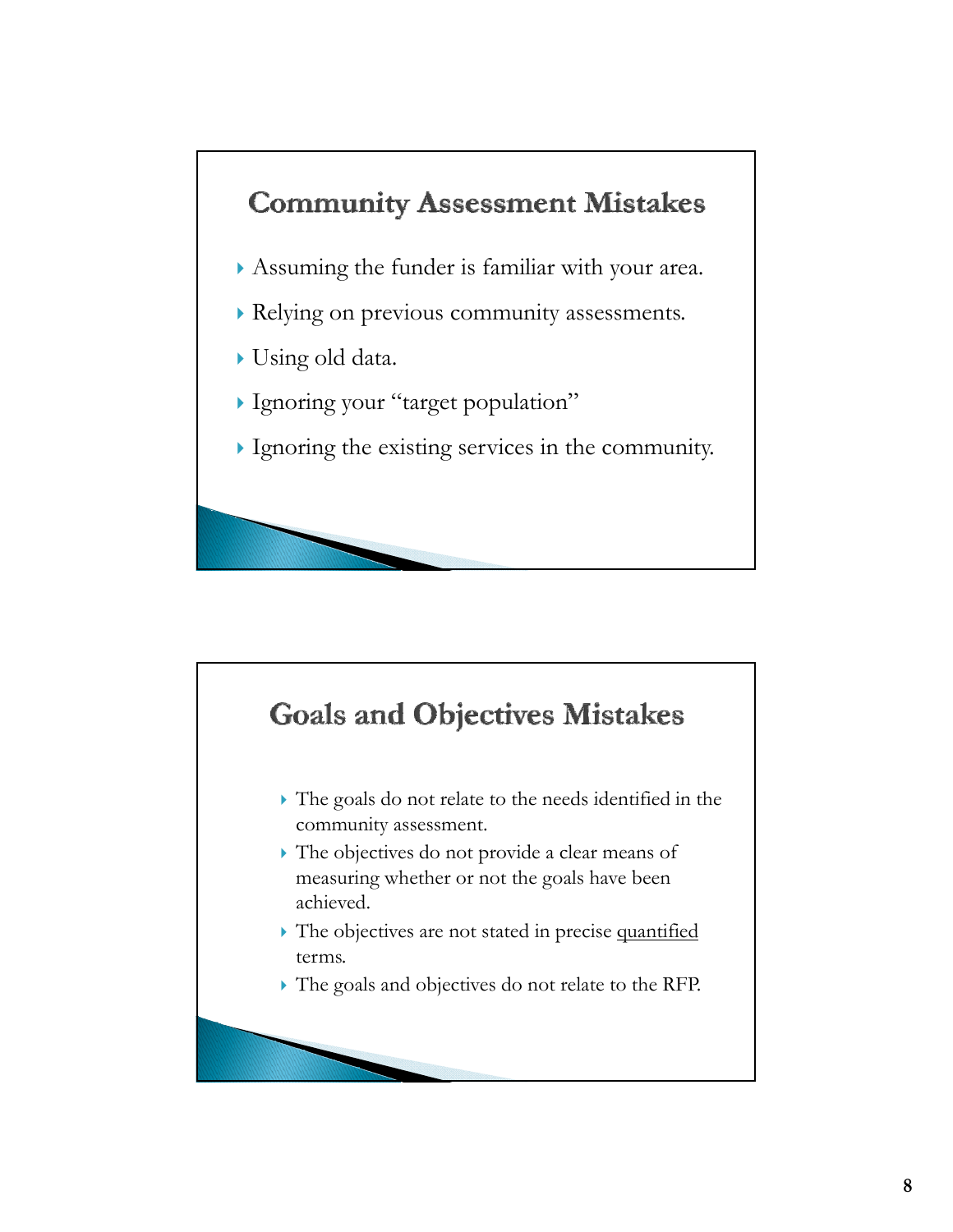

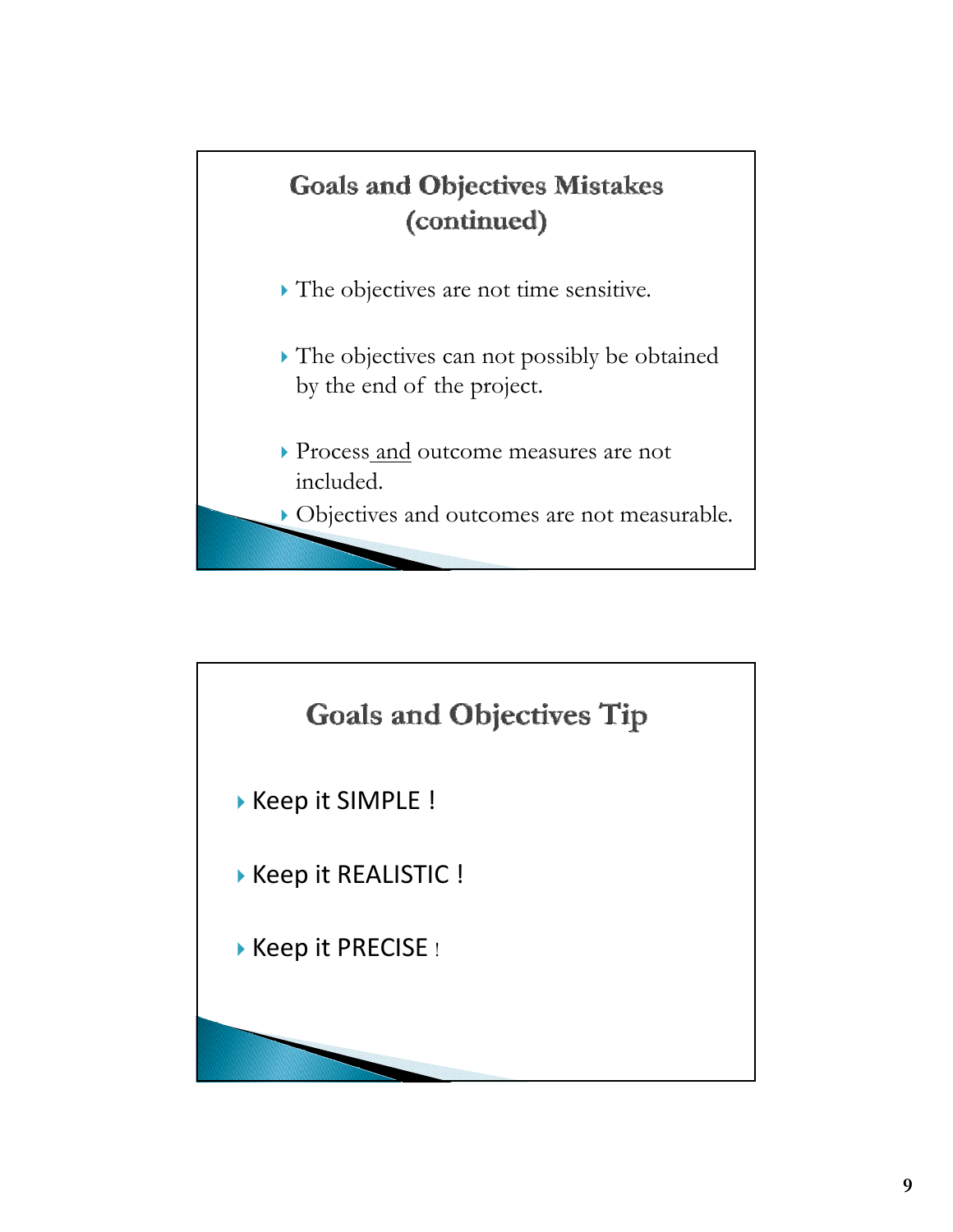

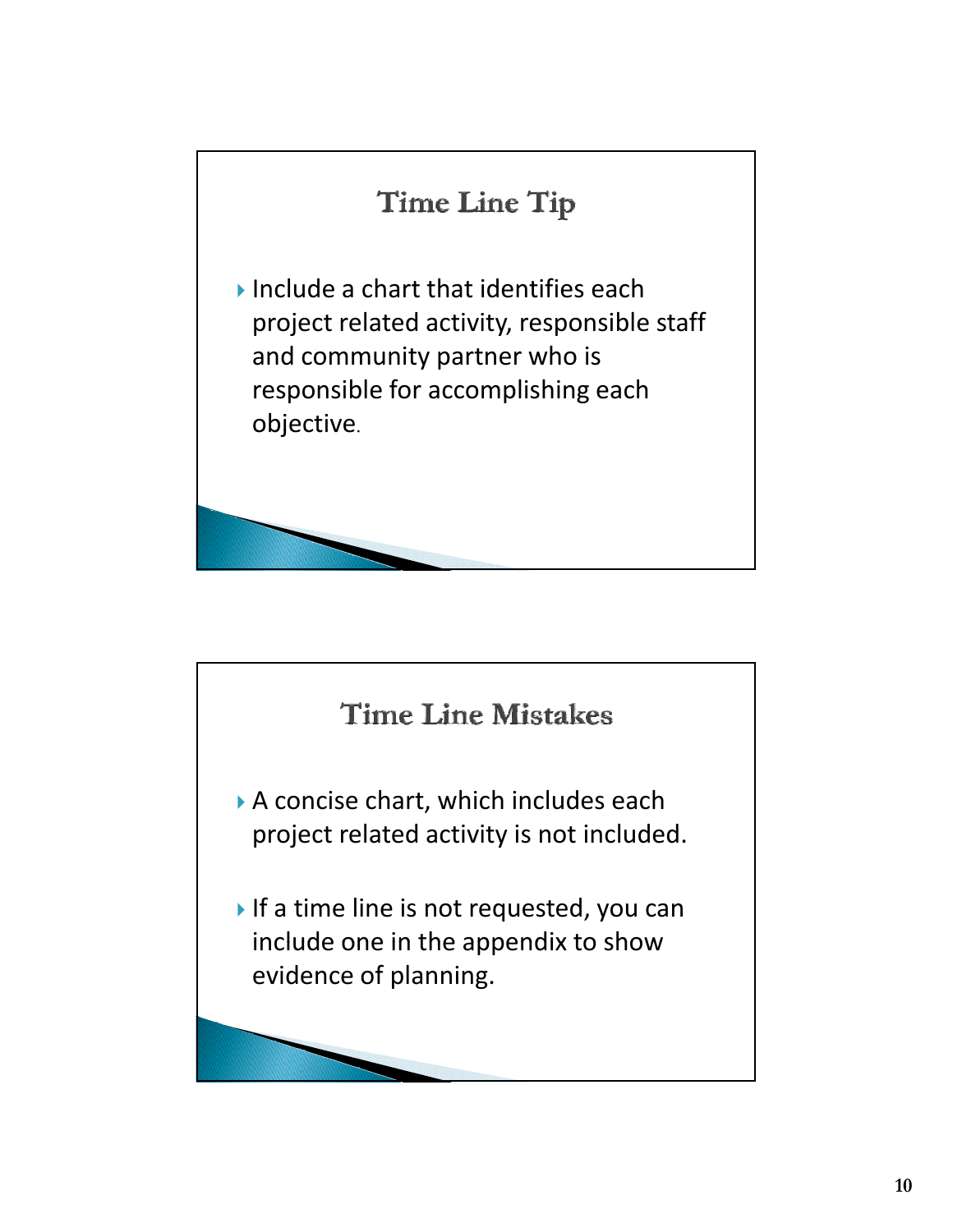# **Organizational Capability and Project Management Tip**

- $\blacktriangleright$  The funder must believe that the applicant (individually and the partners as a group) is the best possible entity to receive this funding and has determined appropriate responsibilities and lines of authority.
- An organization chart is helpful, especially when you have several partners.

### **Organizational Capability and Project Management Mistakes**

- Does not justify why the applicant is qualified to receive funding.
- Does not adequately describe the day to day program management.
- Does not explain how the partners will work together (responsibilities and lines of authority)
- Very general regarding coordination and communication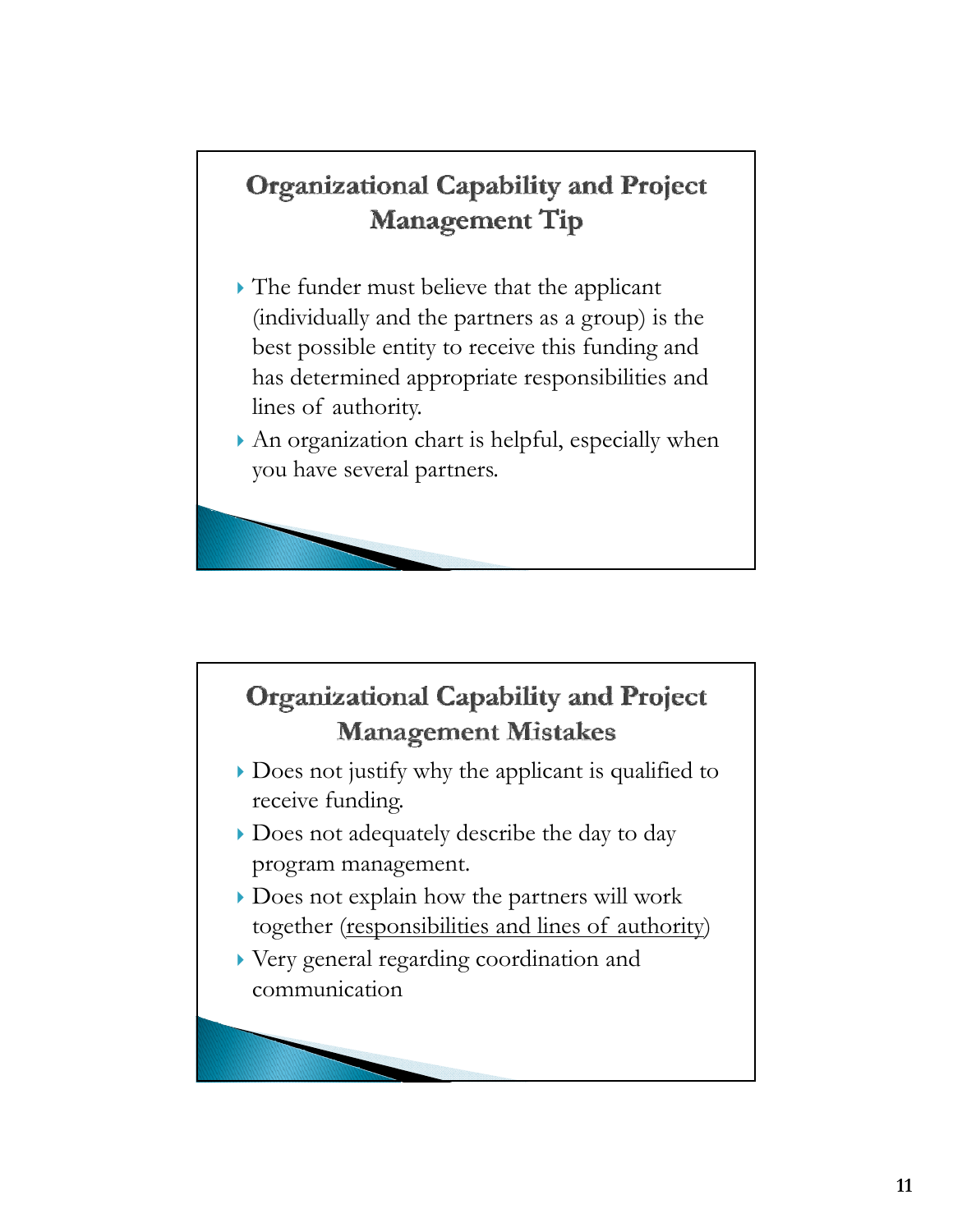### **Community Partners Responsibility** and Commitment Tip

▶ The roles and responsibilities for each partner must be evident and in line with the information contained in the letters of commitment.

#### **RELYING ON GENERAL LETTERS OF SUPPORT IS INADEQUATE !!!!**

**Community Partner Responsibility and Commitment Mistakes** 

- No tangible evidence of partner commitment.
- No tangible evidence of general community commitment.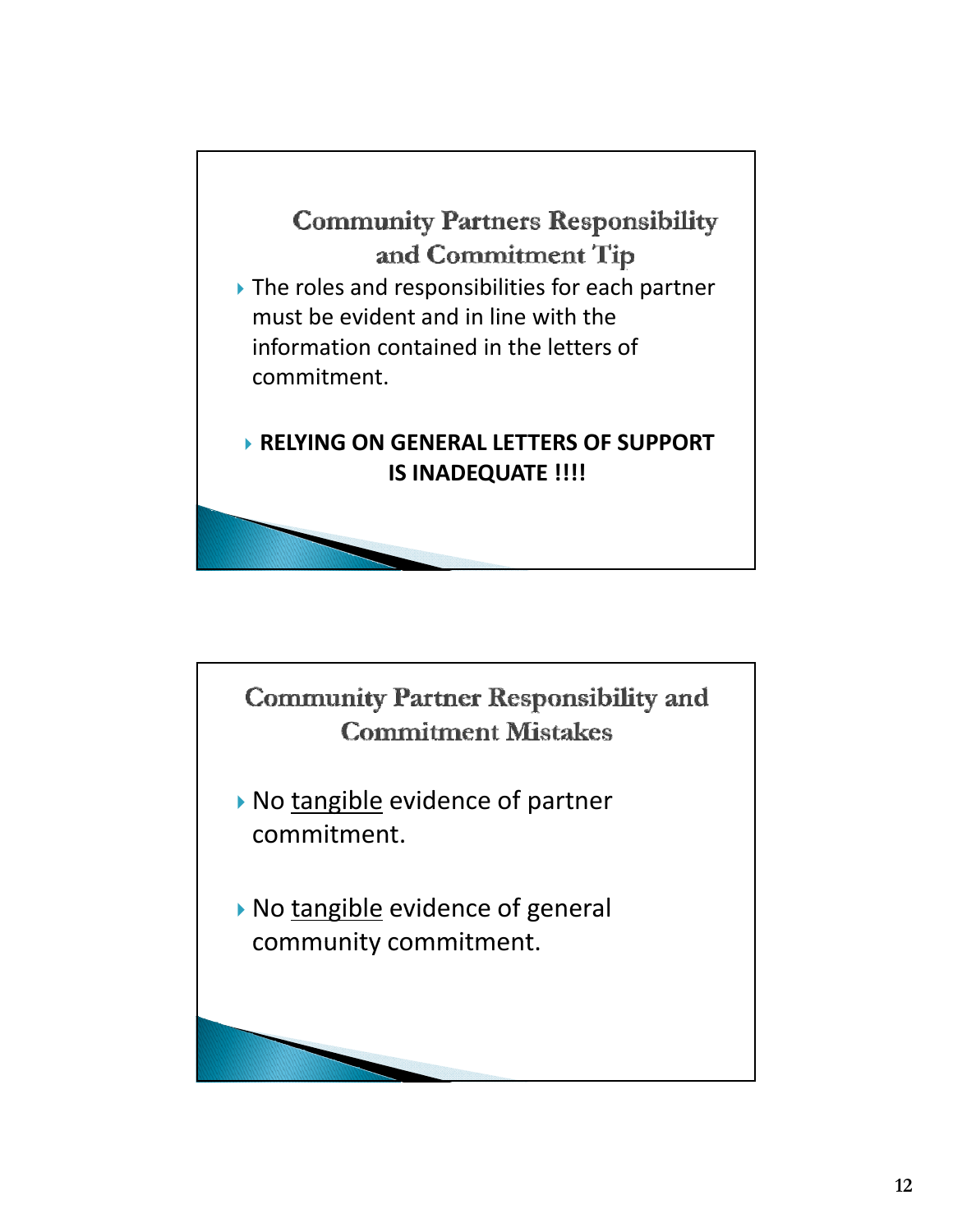

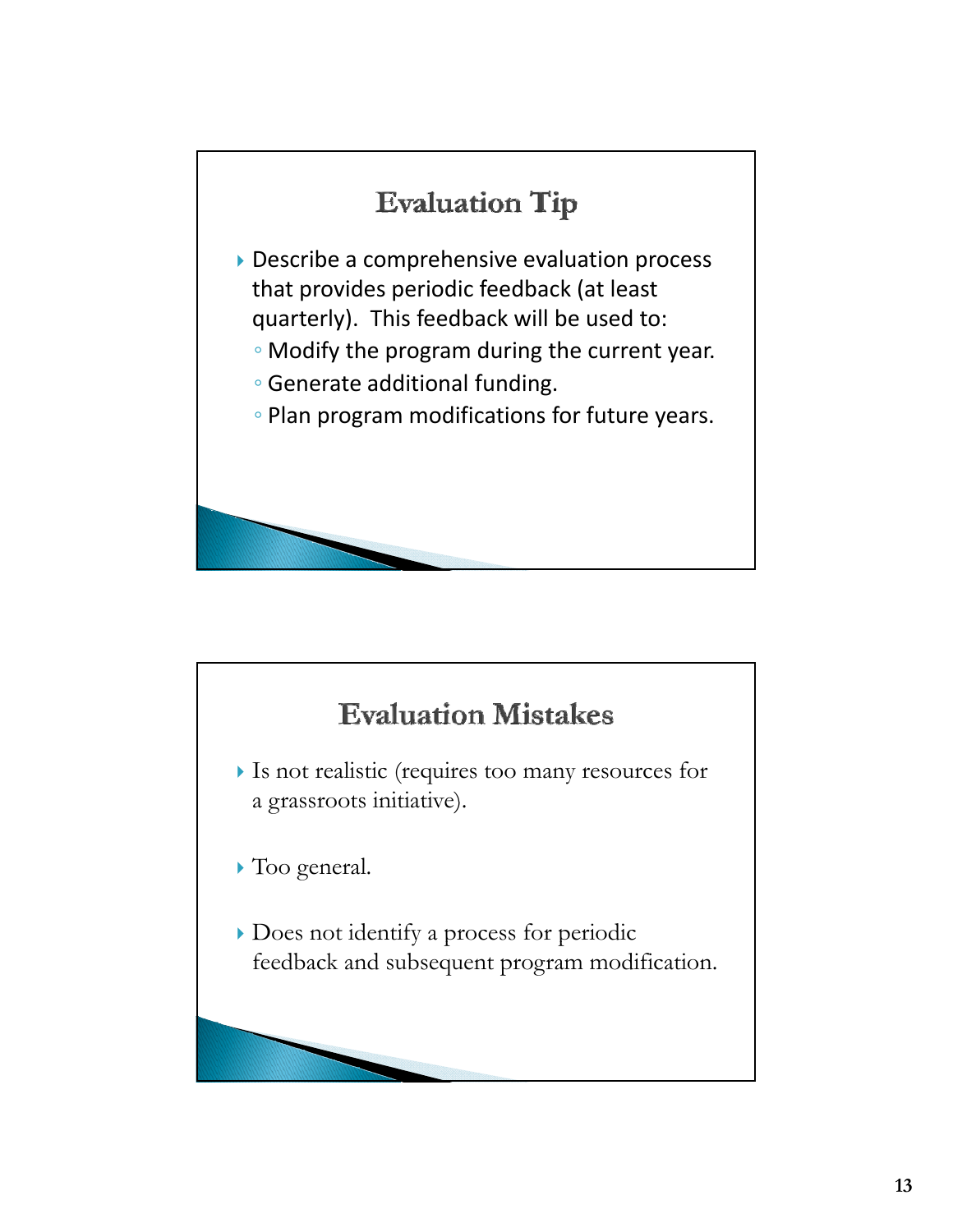

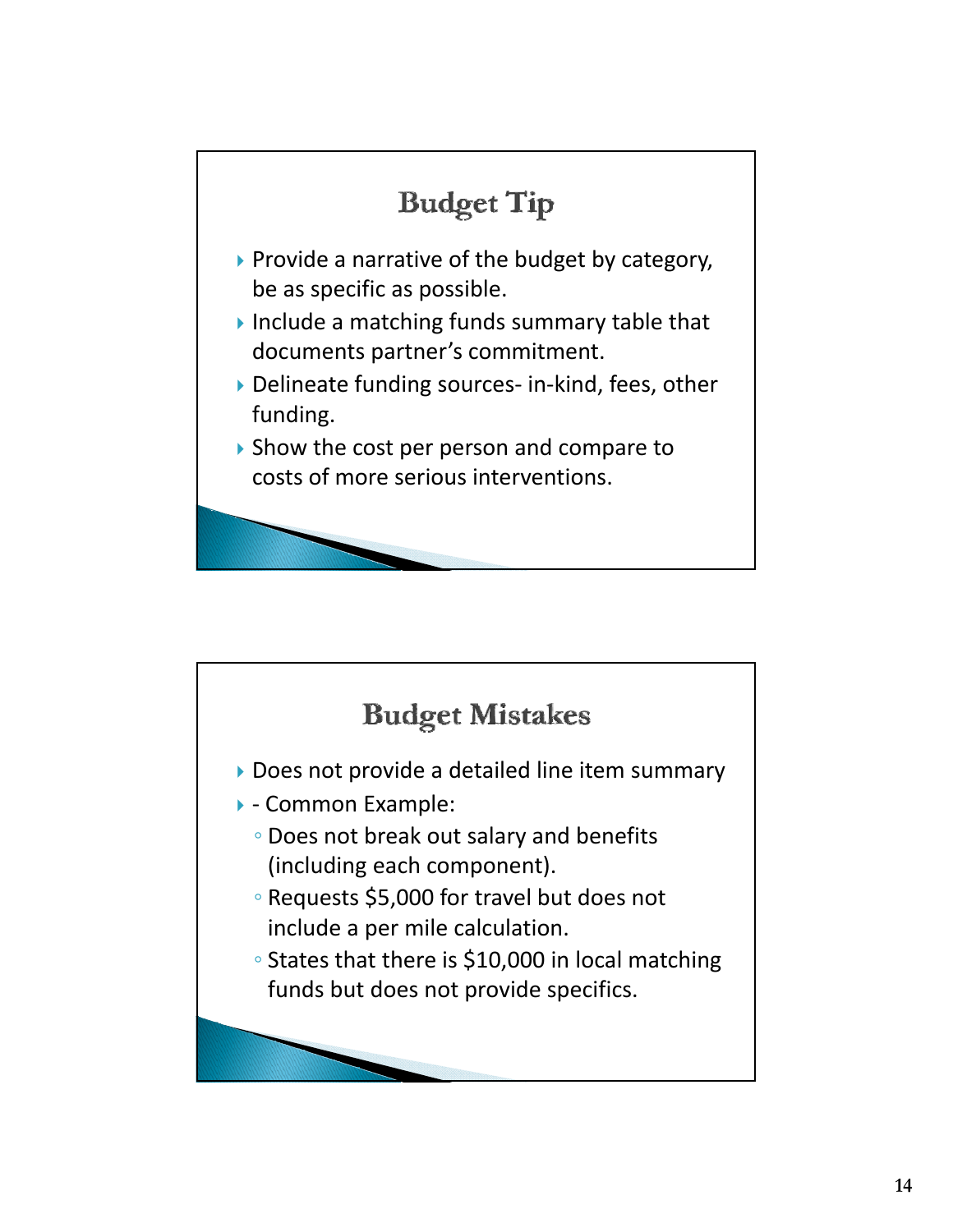# **Sustainability Tips**

- ▶ Do not simply state that "you will continue to apply for all available grants". You must also include other options such as: billing for some services rendered and/or local organizations providing funding for part of a position.
- ▶ This is where agency experience and commitment of community partners is particularly important.